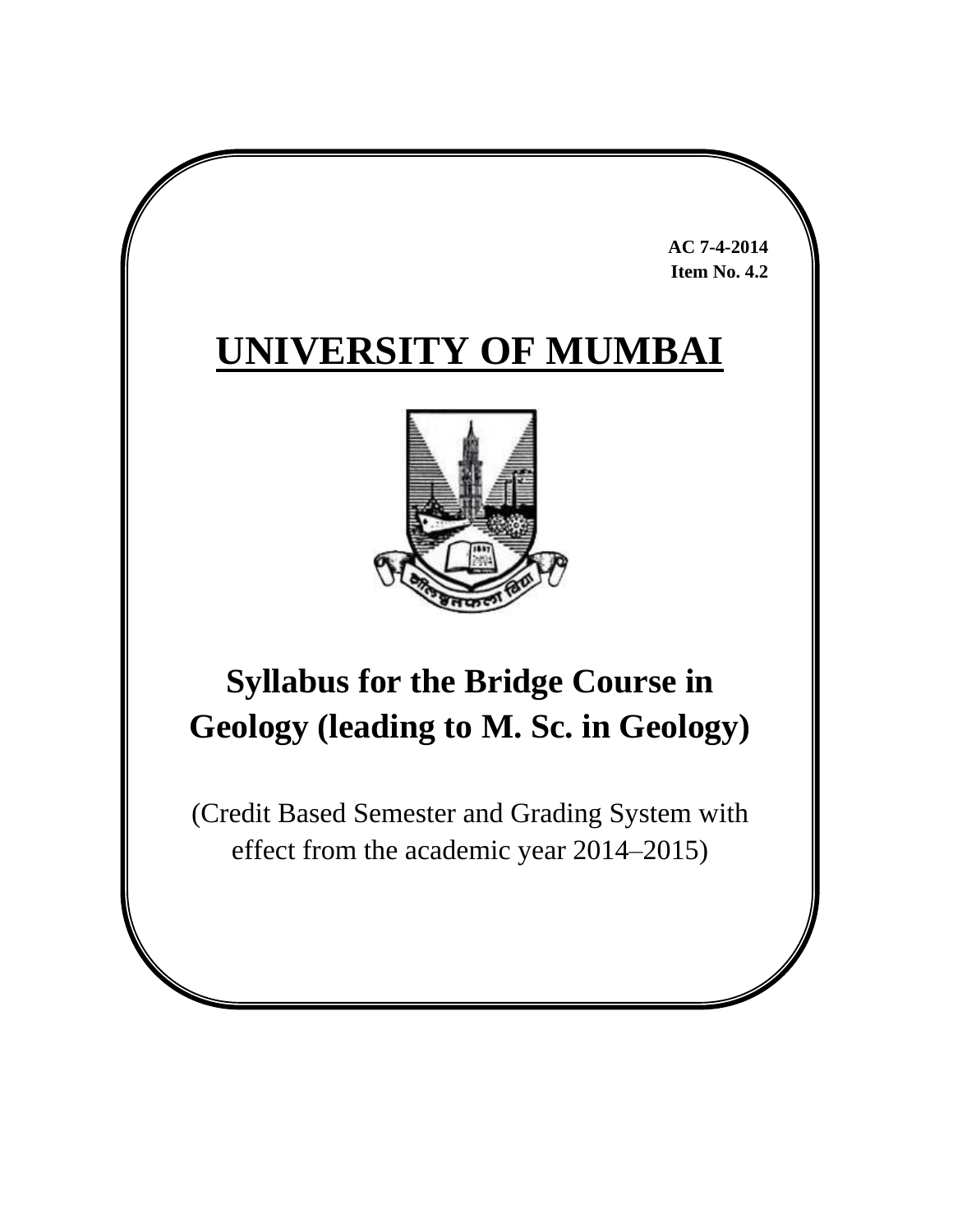### **Syllabus - Bridge Modules in GEOLOGY To be implemented from the Academic year 2014-2015**

#### **Preamble**

The University of Mumbai has Geology as a full Six units course i.e. a graduate student from the Mumbai university does 4 geology courses in FY, 6 geology courses in SY and 8 geology courses in TY. As students from other universities may not have the requisite exposure to the subject, they find it difficult to obtain admission and cope with the Post Graduate course work in geology. Bridge courses are designed keeping the basic minimum requirements of the subject of Geology in mind, as expected from a Graduate student. These courses will be opted by students who have less than the required courses in geology during their undergraduate studies.

#### **The Rational:**

A graduate student seeking admission to the Masters degree in geology, is expected to have the minimum exposure to subjects like Structural geology and Petrology. It has been observed that some universities do not have the required minimum content of the subject at the undergraduate level. The below framed syllabus will ensure that students from other universities, after completing the three courses will be on par with the requirements of prequalification for admission to the M.Sc in Geology.

| <b>Course</b>   | Title                                             | <b>Credits</b> | L / Week |
|-----------------|---------------------------------------------------|----------------|----------|
| PSBRGE01        | Structural geology                                |                |          |
| PSBRGE02        | <b>Advanced Igneous Petrology</b>                 |                |          |
| <b>PSBRGE03</b> | Advanced Sedimentary and Metamorphic<br>Petrology |                |          |

Bridge Courses in Geology: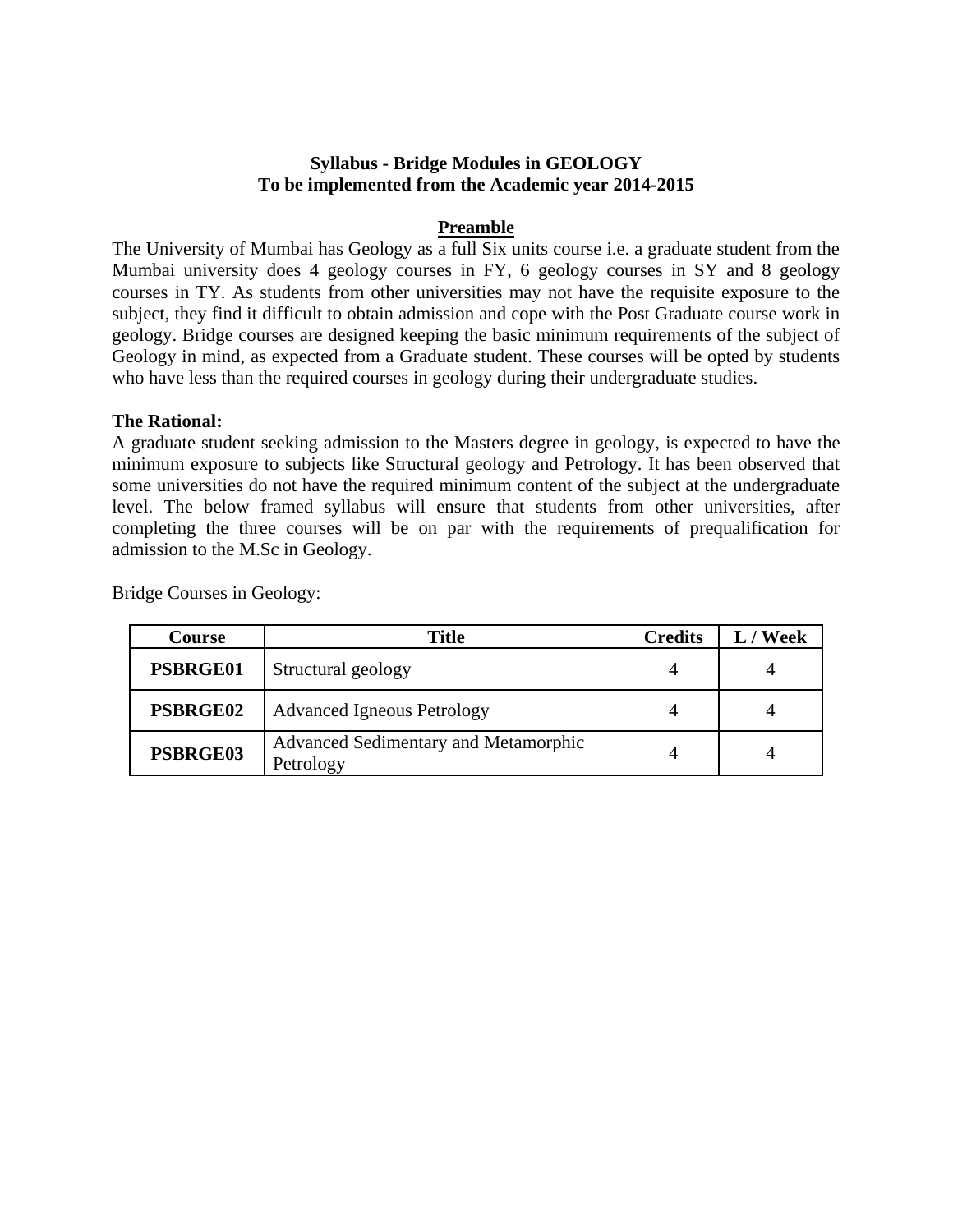# Detailed Syllabus for Bridge Courses in Geology **To be implemented from the Academic year 2014-2015**

| Course   | <b>UNIT</b> |                                                                                                                                                                                                                                                                                                                                                                                                                                                                                                                                                                                                                                                                              | <b>Credits</b>          | L / Week     |
|----------|-------------|------------------------------------------------------------------------------------------------------------------------------------------------------------------------------------------------------------------------------------------------------------------------------------------------------------------------------------------------------------------------------------------------------------------------------------------------------------------------------------------------------------------------------------------------------------------------------------------------------------------------------------------------------------------------------|-------------------------|--------------|
| PSBRGE01 |             | Structural geology                                                                                                                                                                                                                                                                                                                                                                                                                                                                                                                                                                                                                                                           |                         |              |
| PSBRGE01 |             | <b>Introduction, Types of</b><br><b>Structures, Stress, Strain,</b><br><b>Measurements of Stress and</b><br><b>Strain, Mechanical Behaviour of</b><br><b>Rocks</b>                                                                                                                                                                                                                                                                                                                                                                                                                                                                                                           |                         |              |
|          | I           | <b>Introduction and Review</b><br><b>Structures and Structural Geology</b><br><b>Fundamental Concepts</b><br><b>Plate Tectonics</b><br>Nontectonic Structures<br><b>Primary Sedimentary Structures</b><br><b>Sedimentary Facies</b><br><b>Dewatering Structures</b><br>Unconformities<br><b>Stress</b><br>Definitions<br>Stress on a Plane<br><b>Stress at a Point</b><br><b>Mohr Construction</b><br>Mohr's Hypothesis<br><b>Stress Ellipsoid</b><br>Strain<br>Definitions<br>Kinds of Strain<br>Strain Ellipsoid<br>Mohr Circles for Strain<br>Simple and Pure Shear<br><b>Measurement of Strain in Rocks</b><br>Kinds of Strain<br><b>Strain Markers</b><br>Flinn Diagram | $\overline{\mathbf{4}}$ | $\mathbf{1}$ |

**Theory**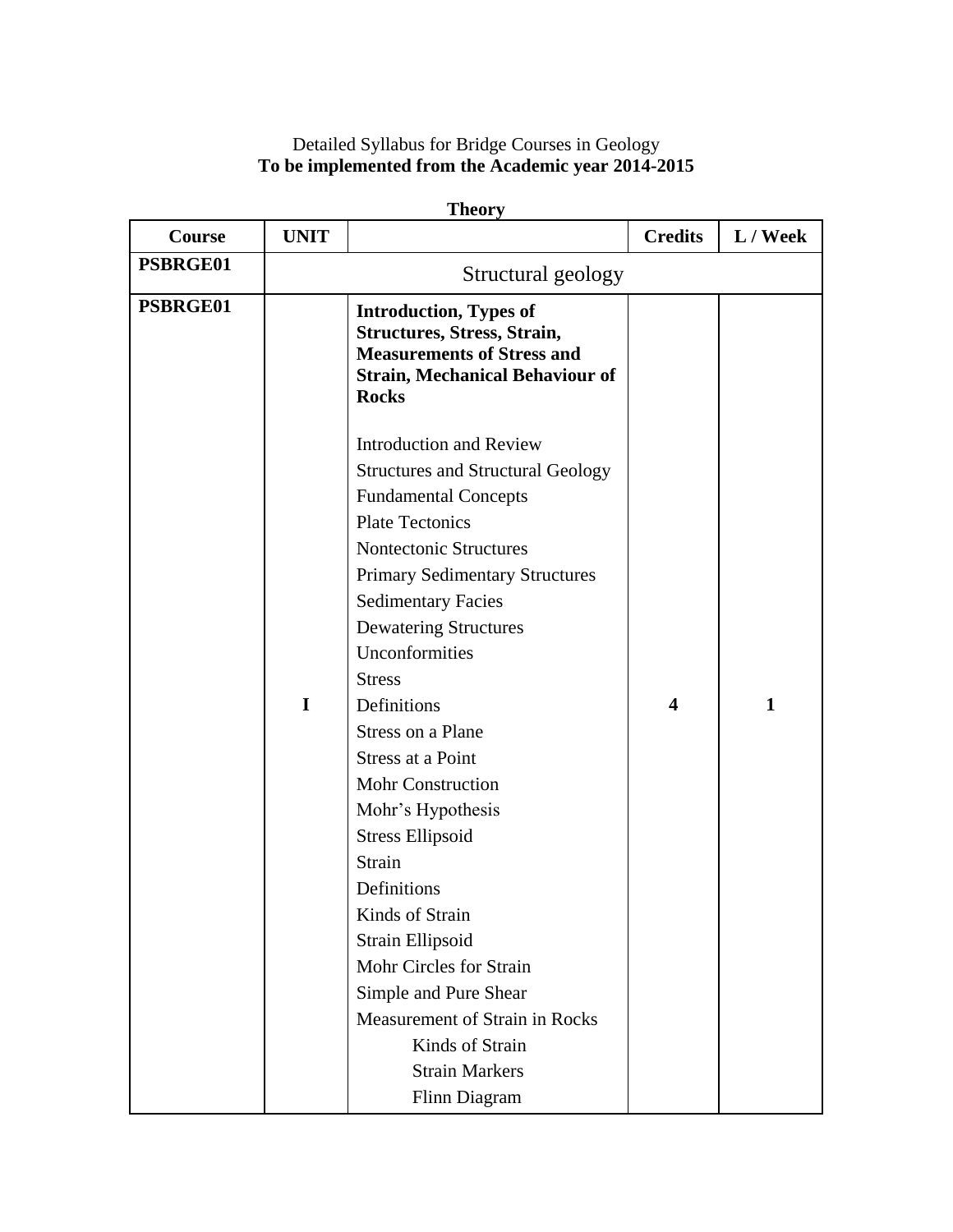|              | Mechanical Behavior of Rock                               |              |
|--------------|-----------------------------------------------------------|--------------|
|              | Materials                                                 |              |
|              | Elastic (Hooken) Behavior                                 |              |
|              | Permanent Deformation -                                   |              |
|              | Ductility                                                 |              |
|              | <b>Controlling Factors</b>                                |              |
|              | <b>Study of Structures I: Joints and</b><br><b>Faults</b> |              |
|              | <b>Joints and Shear Fractures</b>                         |              |
|              | Formation of a Fracture Griffith<br>Theory                |              |
|              | <b>Joints and Fracture Mechanics</b>                      |              |
|              | Joints in Plutons                                         |              |
|              | <b>Fault Classification and</b>                           |              |
|              | Terminology                                               |              |
|              | <b>Anatomy of Faults</b>                                  |              |
|              | <b>Andersonian Classification</b>                         |              |
|              | Criteria for Faulting                                     |              |
|              | <b>Fault Mechanics</b>                                    |              |
|              | Anderson's Fault Types                                    |              |
|              | <b>Brittle versus Ductile Faults</b>                      |              |
|              | <b>Shear Zones</b>                                        |              |
| $\mathbf{H}$ | Shear – Sense Indicators                                  | $\mathbf{1}$ |
|              | <b>Thrust Faults</b>                                      |              |
|              | <b>Nature of Thrust Faults</b>                            |              |
|              | Detachment within a Sedimentary<br>Sequence               |              |
|              | <b>Small</b> – Scale Features of Thrust<br><b>Sheets</b>  |              |
|              | Strike – Slip Faults                                      |              |
|              | Properties and Geometry                                   |              |
|              | Environments of Strike – Slip<br>Faulting                 |              |
|              | Fault Geometry and Other Fault                            |              |
|              | <b>Types</b>                                              |              |
|              | Termination of Strike – Slip Faults                       |              |
|              | <b>Transforms</b>                                         |              |
|              | <b>Normal Faults</b>                                      |              |
|              | Properties and Geometry                                   |              |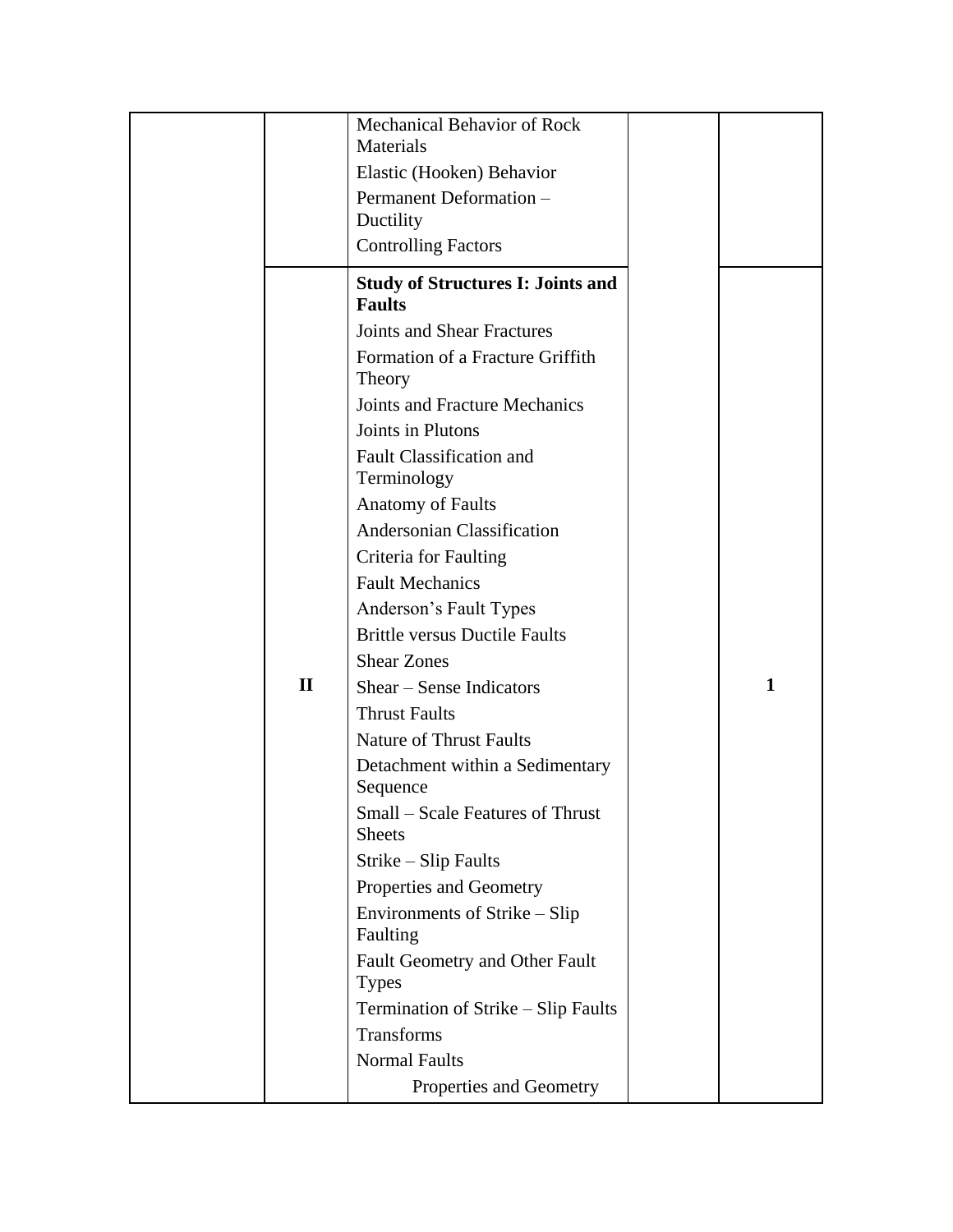|     | <b>Study of Structures II: Folds</b>                                             |   |
|-----|----------------------------------------------------------------------------------|---|
|     | Fold Geometry and Classifications                                                |   |
|     | Descriptive Anatomy of Simple<br>Folds                                           |   |
|     | Map – Scale Parallel Folds and<br>Similar Folds                                  |   |
|     | <b>Recognition of Folds</b>                                                      |   |
|     | <b>Fold Classifications</b>                                                      |   |
|     | Based on interlimb angle                                                         |   |
|     | Chapman classification                                                           |   |
|     | Hudleston classification                                                         |   |
| III | Ramsay standard<br>classification                                                | 1 |
|     | Donath and Parker<br>classification                                              |   |
|     | Noncylindrical and Sheath<br>Folds                                               |   |
|     | <b>Fundamentals of Parallel</b><br><b>Folds and Similar Folds</b>                |   |
|     | <b>Complex Folds</b>                                                             |   |
|     | Occurrence and Recognition                                                       |   |
|     | <b>Fold Interference Patterns</b>                                                |   |
|     | Recognition of Multiple Fold                                                     |   |
|     | Phases                                                                           |   |
|     | <b>Study of Structures II: Folds-II</b><br><b>Fold Mechanics</b>                 |   |
|     | Fold Mechanisms and<br><b>Accompanying Phenomena</b>                             |   |
|     | Deformation Mechanisms and<br>Strain                                             |   |
| IV  | Theory of progressive evolution of<br>fold shapes in single competent<br>layers. | 1 |
|     | Layer parallel shortening                                                        |   |
|     | Dependence of fold shape                                                         |   |
|     | on viscosity contrast in a single<br>layer buckles                               |   |
|     | High competence contrast, Low<br>Competence contrast                             |   |
|     | Zone of contact strain and                                                       |   |
|     | its interrelationship with buckle                                                |   |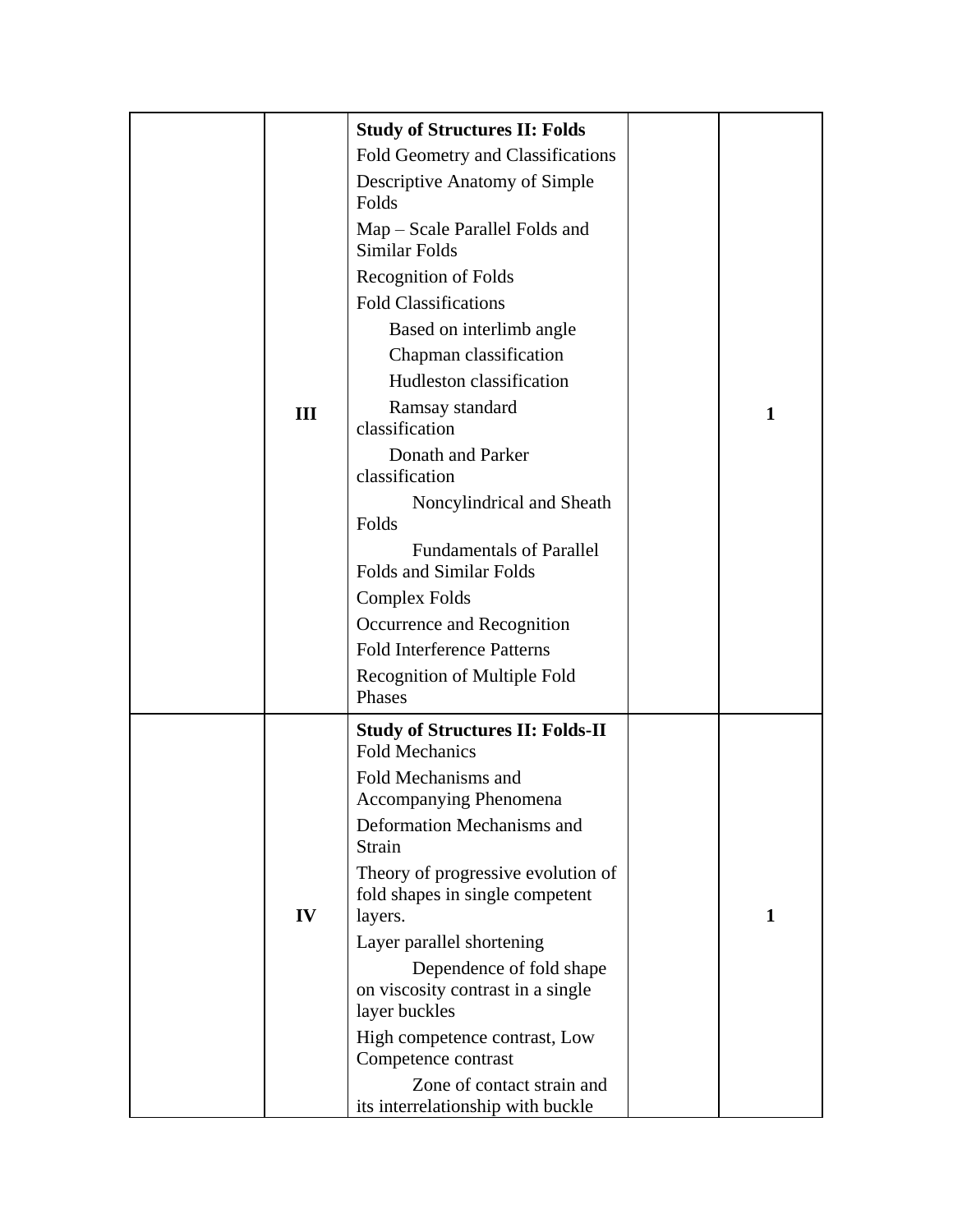|               |             | folds                                    |                         |              |
|---------------|-------------|------------------------------------------|-------------------------|--------------|
|               |             | Change of fold shape with                |                         |              |
|               |             | packing distance of competent            |                         |              |
|               |             | layers                                   |                         |              |
|               |             | Fold styles in multilayers               |                         |              |
| <b>Course</b> | <b>UNIT</b> |                                          | <b>Credits</b>          | L / Week     |
| PSBRGE02      |             | <b>Advanced Igneous Petrology</b>        |                         |              |
|               |             | The Interior of the Earth:               |                         |              |
|               |             | Evidence of the Earth's                  |                         |              |
|               |             | <b>Composition and Mineralogy:</b>       |                         |              |
|               |             | Seismic data, The Geothermal             |                         |              |
|               |             | Gradient, Meteorites, Xenoliths.         |                         |              |
|               |             |                                          |                         |              |
|               |             | Mantle Petrology; Low Velocity           |                         |              |
|               |             | Zone, Pressure and Temperature           |                         |              |
|               |             | variations with Depth.                   |                         |              |
|               |             | <b>Classification and Description of</b> |                         |              |
|               |             | <b>Igneous Rocks:</b>                    |                         |              |
|               |             |                                          |                         |              |
|               |             | The IUGS Classification System,          |                         |              |
|               |             | Other aspects of classification;         |                         |              |
|               |             | <b>Chemical Classification;</b>          |                         |              |
|               | I           | <b>Textures of Igneous rocks,</b>        | $\overline{\mathbf{4}}$ | $\mathbf{1}$ |
|               |             | Crystallinity, Granularity, Shape        |                         |              |
|               |             | of Crystals and Mutual Relations.        |                         |              |
|               |             |                                          |                         |              |
|               |             | Equigranular, Inequigranular,            |                         |              |
|               |             | Directive and Intergrowth                |                         |              |
|               |             | Textures.                                |                         |              |
|               |             | Terms related to some specific           |                         |              |
|               |             | <b>Textures and Microstructures:</b>     |                         |              |
|               |             | Perlitic Cracks, Spherulites,            |                         |              |
|               |             | Orbicular Structure, Rapakivi            |                         |              |
|               |             | Structure, Zoned Crystals,               |                         |              |
|               |             | Xenocrysts, Quench Texture,              |                         |              |
|               |             | Crystal Pseudomorph, and                 |                         |              |
|               |             | Cumulus Crystals.                        |                         |              |
|               |             |                                          |                         |              |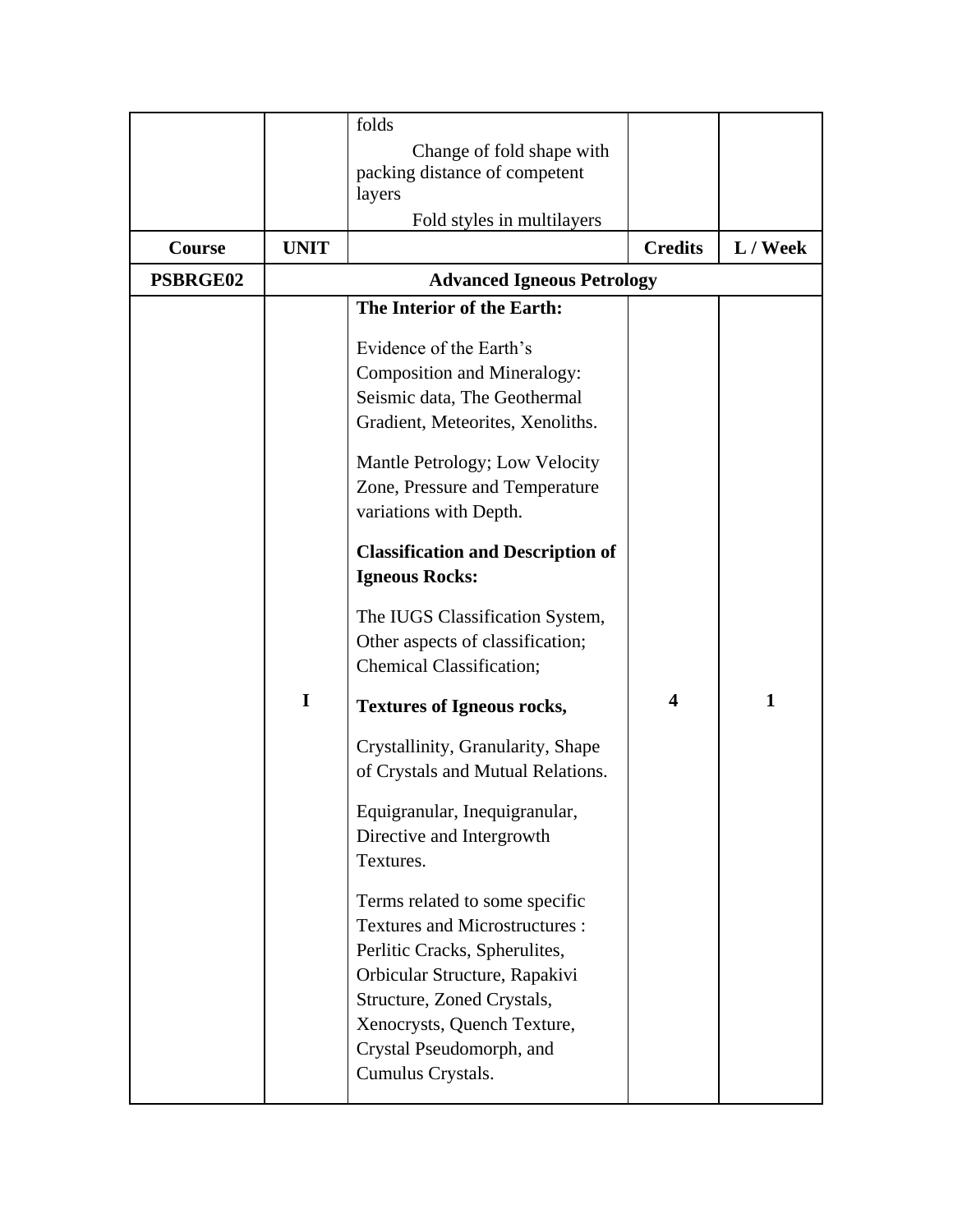|              | Characters of the Common              |              |
|--------------|---------------------------------------|--------------|
|              | Igneous Rocks: Plutonic and           |              |
|              | Volcanic types; Examples of           |              |
|              | Common Igneous Rock Types and         |              |
|              | their Indian Occurrences.             |              |
|              | The Phase Rule and One and            |              |
|              | <b>Two- Component Systems:</b>        |              |
|              |                                       |              |
|              | Melting Behavior of Natural           |              |
|              | Magmas, Phase Equilibrium and         |              |
|              | The Phase Rule, One Component         |              |
|              | <b>Systems, Two Component (Binary</b> |              |
|              | Systems) and Its Petrogenetic         |              |
|              | Significance.                         |              |
|              | <b>Binary Systems with Complete</b>   |              |
|              | Solid Solution, Binary Eutectic       |              |
|              | <b>Systems, Binary Peritectic</b>     |              |
|              | Systems, the Alkali Feldspar          |              |
| $\mathbf{I}$ | System,                               | 1            |
|              |                                       |              |
|              | <b>Ternary Systems:- Ternary</b>      |              |
|              | Eutectic Systems, Ternary             |              |
|              | <b>Systems with Solid Solution</b>    |              |
|              | Reaction Series, The Effect of        |              |
|              | Pressure on Melting Behavior, The     |              |
|              | effect of Fluid on Melting            |              |
|              | Behavior. The effects of Pressure     |              |
|              | on the Melting and Crystallization    |              |
|              | of Magma; Time and                    |              |
|              | Crystallization; Rock Types and       |              |
|              | Mode of Occurrence.                   |              |
|              |                                       |              |
|              | <b>The Evolution of Magmas:</b>       |              |
|              | Differentiation: Fractional           |              |
| III          | Crystallization; Other                | $\mathbf{1}$ |
|              | Differentiation Mechanisms.           |              |
|              | Magmatic Mixing and                   |              |
|              |                                       |              |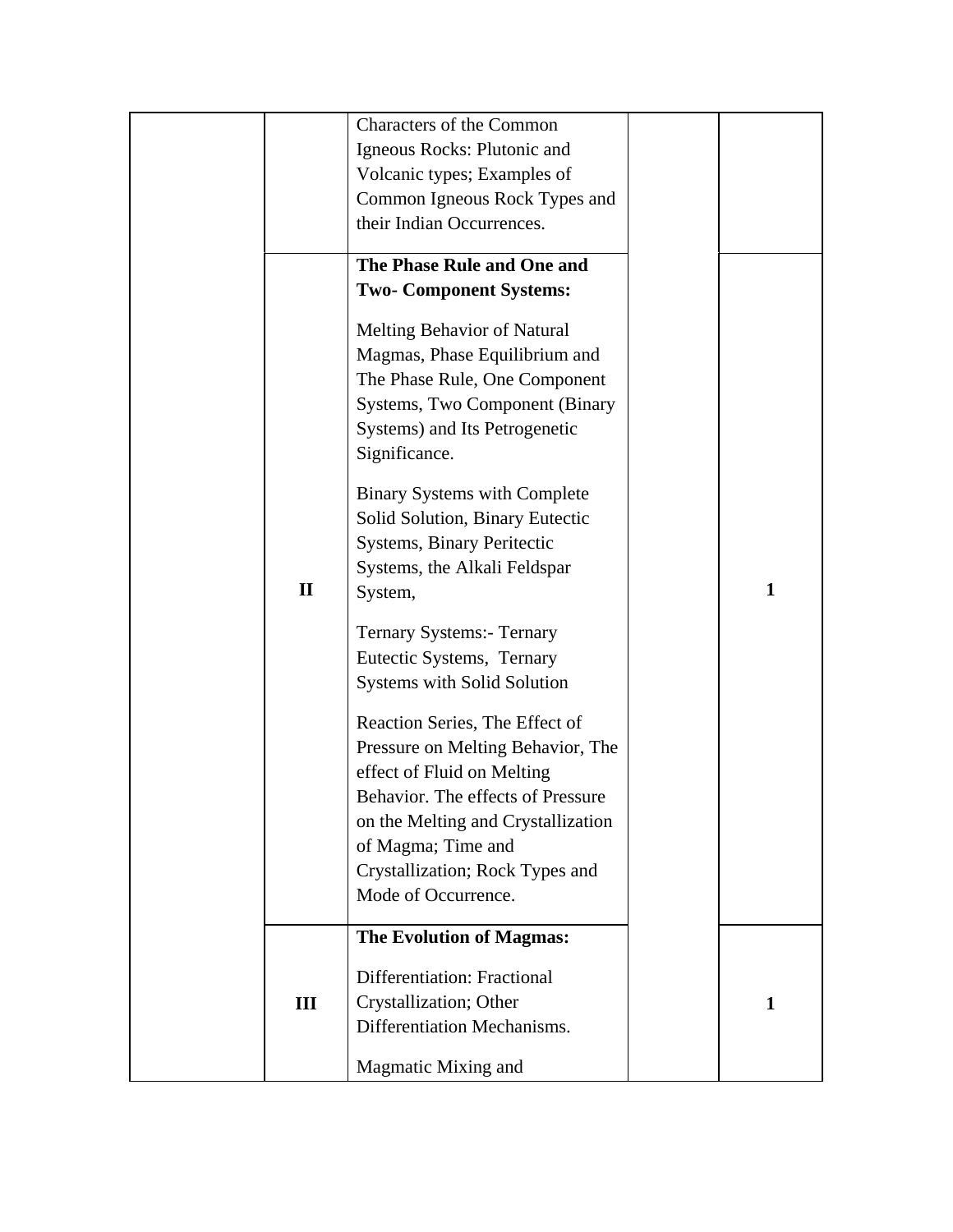|                 |             | Assimilation.                                                                                                                                                                                                                                                                                                                                                                                                                           |                         |              |
|-----------------|-------------|-----------------------------------------------------------------------------------------------------------------------------------------------------------------------------------------------------------------------------------------------------------------------------------------------------------------------------------------------------------------------------------------------------------------------------------------|-------------------------|--------------|
|                 |             | Mantle Melting and Generation of<br>Basaltic Magma, Petrology of<br>Mantle, , High-Pressure<br>Experimentation,<br>Melting of the Mantle, Partial<br>Melting, Magma Generation and<br>Differentiation. Generation of<br><b>Basalts from a Chemically</b><br>Uniform Mantle.                                                                                                                                                             |                         |              |
|                 | IV          | Subduction - Related Activity:<br>Island Arcs, Island Arc<br>Volcanism, Island Arc Volcanic<br>Rocks and Magma Series, The<br>Ophiolite Suite; Calcalkaline and<br>Tholeiite Groups; Petrogenesis of<br>Island Arc Magmas, Plutonic<br>Rocks - Batholiths related to<br>subduction zones.<br>Gabbroic<br>Intrusions;<br>Layered<br>Anorthosites; Alkali Basalts and<br>Nephelinites;<br>Carbonatites,<br>Kimberlites and related Rocks. |                         | $\mathbf{1}$ |
| <b>PSBRGE03</b> |             | <b>Advanced Sedimentary and Metamorphic Petrology</b>                                                                                                                                                                                                                                                                                                                                                                                   |                         |              |
|                 | $\mathbf I$ | <b>Clastic Sedimentary Rocks.</b><br>The Occurrence of Sedimentary<br><b>Rocks:</b><br>Origin, transportation and<br>deposition of sediments. Basin,<br>environment and<br>facies concepts. Provenance. Brief<br>concept about Plate tectonics and<br>sedimentation                                                                                                                                                                     | $\overline{\mathbf{4}}$ | 1            |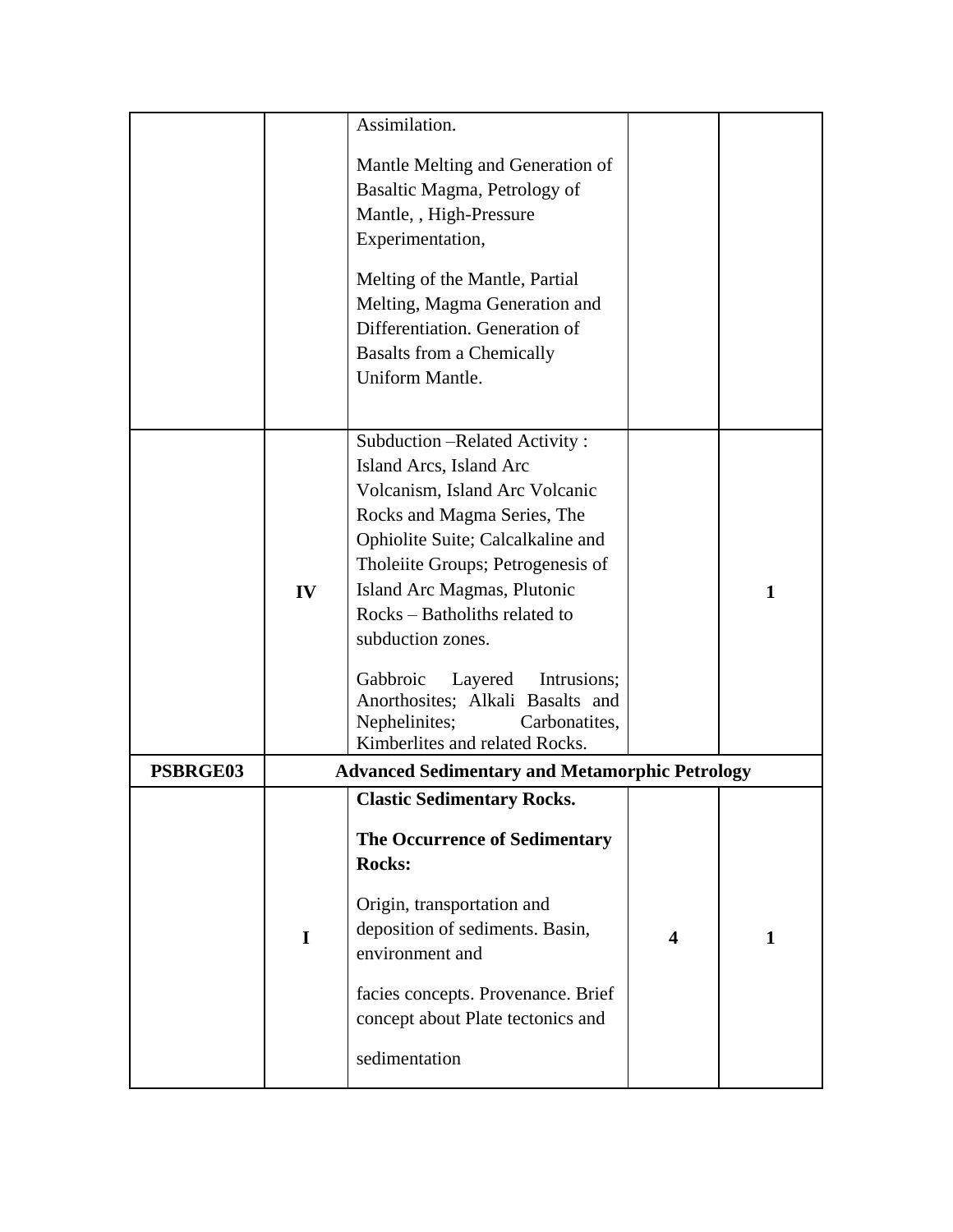|              | <b>Sedimentary Texture:</b>                                                                                                                                                                   |   |
|--------------|-----------------------------------------------------------------------------------------------------------------------------------------------------------------------------------------------|---|
|              | Laboratory Techniques, Grain<br>Size, Udden-Wentworth Size<br>Scale, Phi Scale, Grain Size<br>Measurement, Roundness and<br>Shape, Grain to Grain relationship,<br>permeability and porosity. |   |
|              | <b>Classification of Sedimentary</b><br>rocks. Diagenesis.                                                                                                                                    |   |
|              | <b>Sandstones and Conglomerates:</b>                                                                                                                                                          |   |
|              | Field Observations: Textures,<br>Colour, Distance from source,<br>Structures, Mineral composition.                                                                                            |   |
|              | Laboratory Studies: Textures,<br>Mineral composition; Recycling of<br>Grains.                                                                                                                 |   |
|              | <b>Classification of Sandstones and</b><br>conglomerates.                                                                                                                                     |   |
|              | <b>Mudrocks:</b>                                                                                                                                                                              |   |
|              | <b>Field Observations: Textures,</b><br>Structures, Colour, Nomenclature                                                                                                                      |   |
|              | <b>Laboratory Studies: Mineral</b><br>composition; Bentonites;<br>Mudrocks and Source areas.                                                                                                  |   |
|              | <b>Non-clastic Sedimentary Rocks</b>                                                                                                                                                          |   |
| $\mathbf{I}$ | <b>Limestones and Dolomites:</b><br><b>Field Observations of Limestones:</b><br>Textures; Noncarbonate<br>Mineralogy; Classification;                                                         | 1 |
|              | Structures; Reefs and<br>Palaeoclimate; Diagenesis.<br>Laboratory Studies: Allochemical                                                                                                       |   |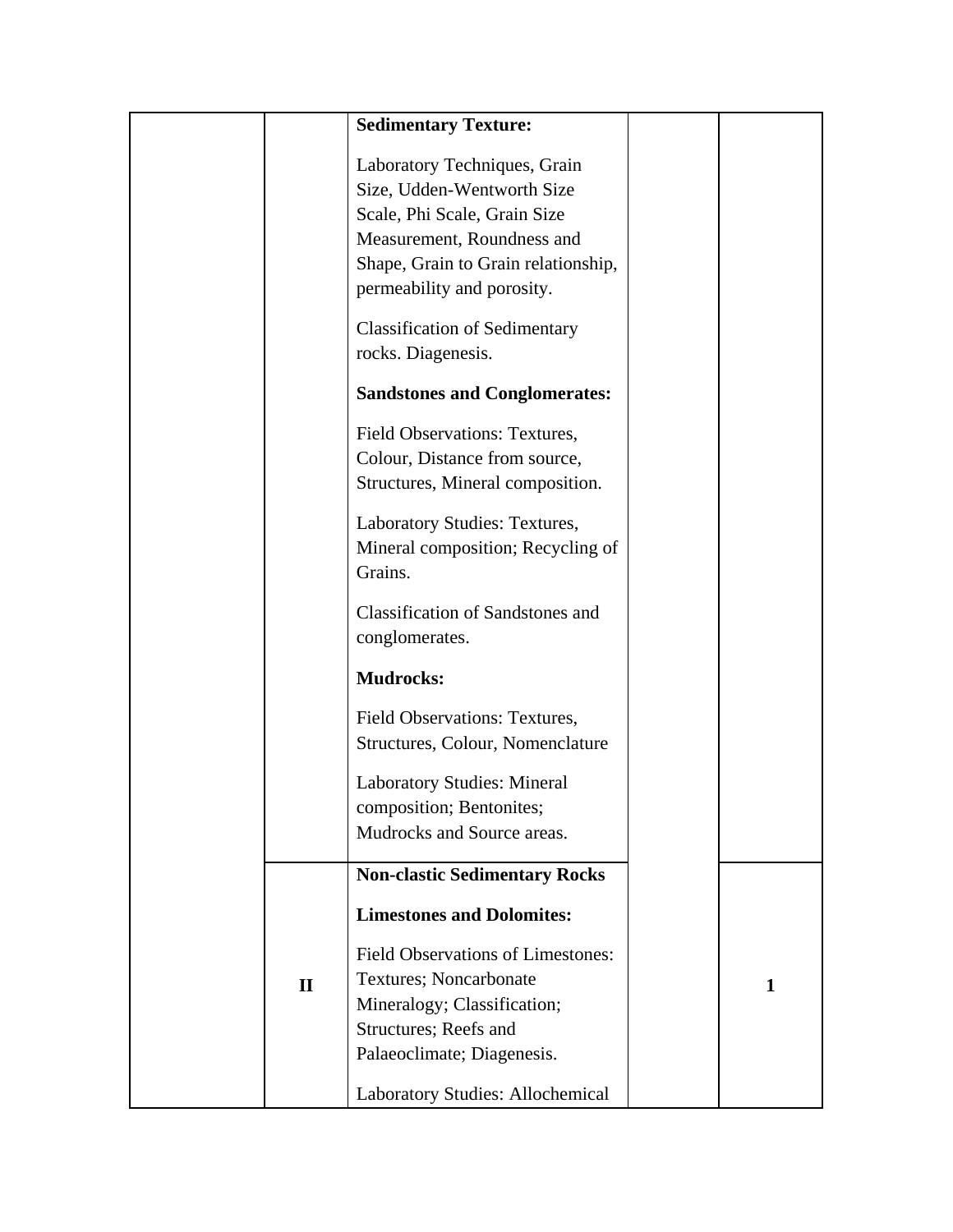|     | and Orthochemical Particles.          |   |
|-----|---------------------------------------|---|
|     | <b>Sites of Calcium Carbonate</b>     |   |
|     | Deposition; Modern Reef               |   |
|     | Environments.                         |   |
|     | Dolomites: Laboratory Studies;        |   |
|     | Modern Dolomite. Dolomitization.      |   |
|     |                                       |   |
|     | <b>Other Types of Sedimentary</b>     |   |
|     | <b>Rocks:</b>                         |   |
|     | <b>Evaporites, Origin of Giant</b>    |   |
|     | <b>Evaporite Deposits; Evaporites</b> |   |
|     | and Climate.                          |   |
|     | <b>Bedded Cherts: Phanerozoic</b>     |   |
|     | Marine Cherts; Phanerozoic            |   |
|     | Nonmarine Cherts; Precambrian         |   |
|     | Cherts.                               |   |
|     | <b>Bedded Phosphate Rocks: Origin</b> |   |
|     | of Phosphorites.                      |   |
|     | <b>Bedded Iron Deposits: Oolitic</b>  |   |
|     | Iron Formations; Bedded Iron          |   |
|     | Formations.                           |   |
|     |                                       |   |
|     | <b>Introduction to Metamorphic</b>    |   |
|     | <b>Petrology</b>                      |   |
|     |                                       |   |
|     | <b>The Occurrence of Metamorphic</b>  |   |
|     | <b>Rocks:</b>                         |   |
|     |                                       |   |
| III | Recognition of Metamorphic            | 1 |
|     | Rocks; Common Metamorphic<br>Rocks.   |   |
|     |                                       |   |
|     | Definition of metamorphism.           |   |
|     | Factors of metamorphism. P-T          |   |
|     | limits of                             |   |
|     | metamorphism. Agents of               |   |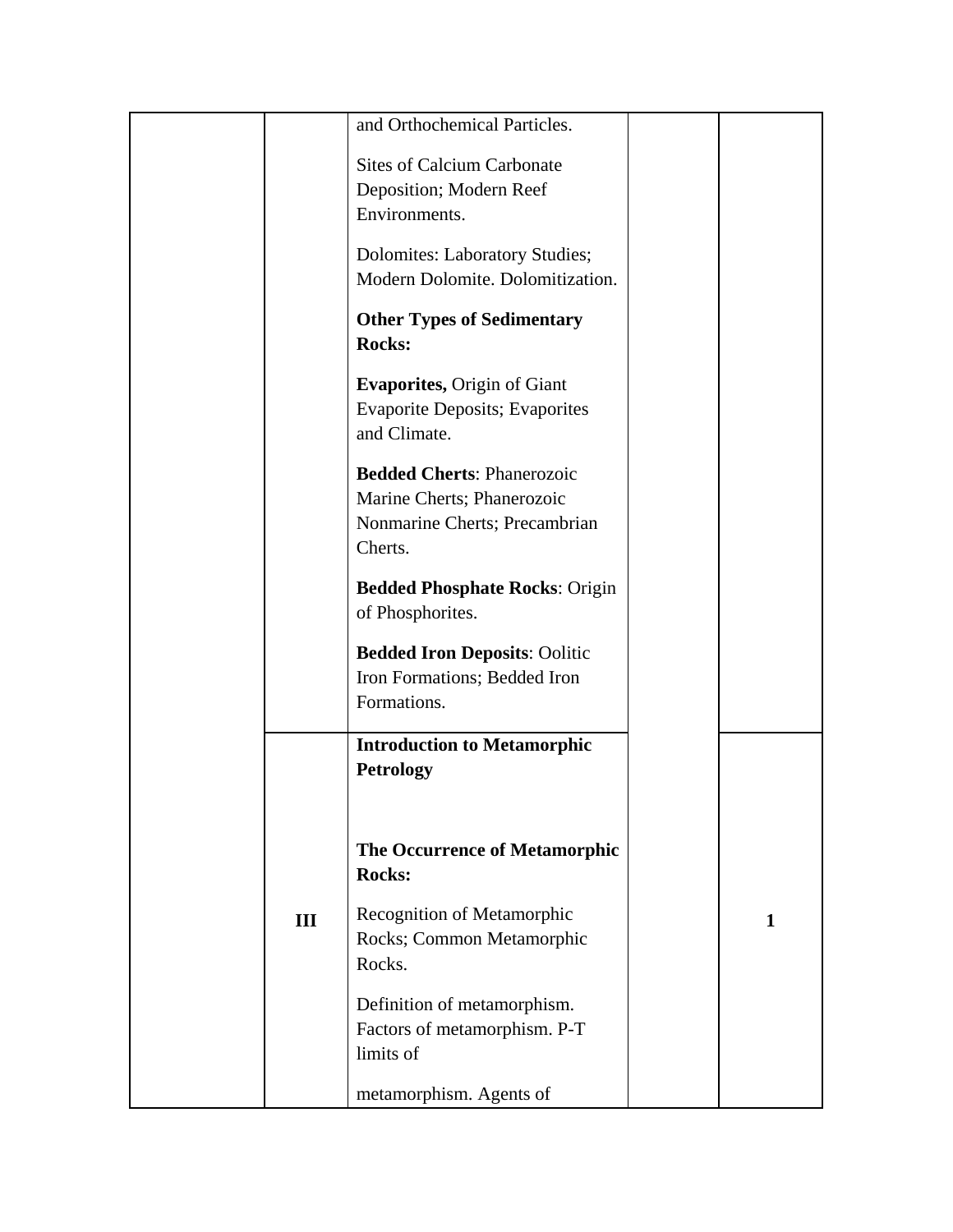|    | metamorphism - Pressure,           |              |
|----|------------------------------------|--------------|
|    | Temperature, Fluid                 |              |
|    |                                    |              |
|    | phase and time. Classification of  |              |
|    | metamorphic rocks.                 |              |
|    |                                    |              |
|    |                                    |              |
|    |                                    |              |
|    | <b>Facies and Graphic</b>          |              |
|    | <b>Representation:</b>             |              |
|    |                                    |              |
|    | The Facies Concept; Equilibrium;   |              |
|    | The Phase Rule; Graphic            |              |
|    | Representation.                    |              |
|    |                                    |              |
|    | Metamorphic zone concept and       |              |
|    | index                              |              |
|    |                                    |              |
|    | minerals, grade concept, Isograds. |              |
|    |                                    |              |
|    |                                    |              |
|    | <b>Controls and Processes of</b>   |              |
|    | <b>Metamorphism:</b>               |              |
|    |                                    |              |
|    | The Controls: Pressure,            |              |
|    | Temperature and Composition.       |              |
|    |                                    |              |
|    | Metamorphic Processes: Initiation  |              |
|    | of metamorphism, Contact           |              |
|    | Metamorphism, Metamorphism of      |              |
|    | Igneous Rocks, Submarine           |              |
|    | Metamorphism; Porphyroblasts;      |              |
|    | Preferred Orientation;             |              |
|    |                                    |              |
|    | The Upper Limit of                 |              |
|    | Metamorphism.                      |              |
|    |                                    |              |
|    | <b>Facies Concept in</b>           |              |
|    | <b>Metamorphism and its</b>        |              |
|    | <b>Applications</b>                |              |
| IV |                                    | $\mathbf{1}$ |
|    | <b>Mineral Changes During</b>      |              |
|    | <b>Metamorphism:</b>               |              |
|    |                                    |              |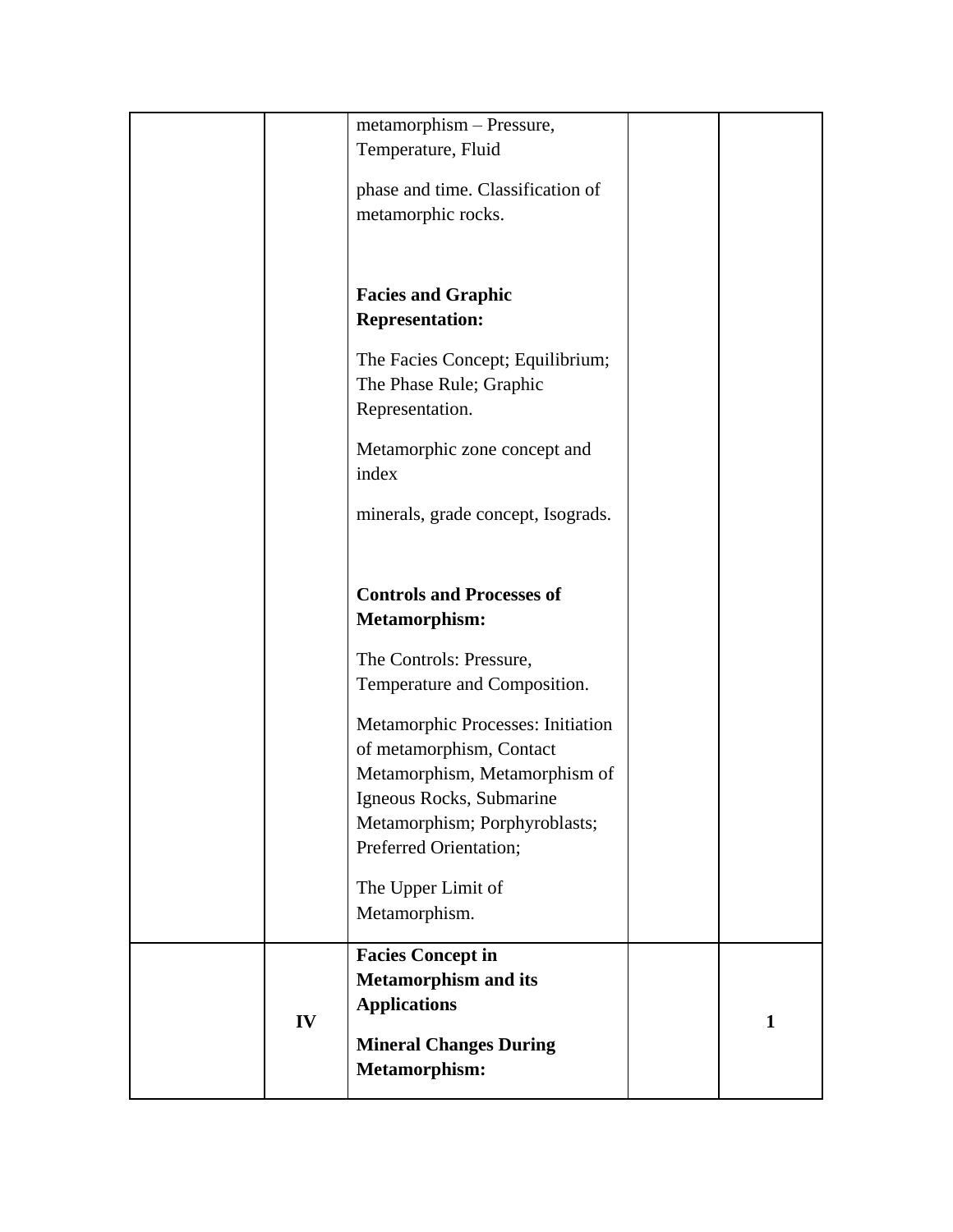| Mineral Variation and                |  |
|--------------------------------------|--|
| Metamorphic Facies: Zeolite and      |  |
| Prehnite-Pumpellyite-                |  |
| Metagraywacke Facies,                |  |
| Greenschist Facies, Epidote-         |  |
| Amphibolite Facies, Amphibolite      |  |
| Facies, Granulite Facies,            |  |
| Blueschist Facies, Eclogite Facies,  |  |
| Hornfels and Sanidinite Facies.      |  |
| Mineral Variation Related to         |  |
| <b>Initial Rock Composition:</b>     |  |
| Carbonate rocks, Mudrocks, Mafic     |  |
| Igneous Rocks and Tuffs,             |  |
| <b>Ultrabasic Rocks.</b>             |  |
| <b>Time, Temperature and</b>         |  |
| <b>Deformational Relationships:</b>  |  |
| Porphyroblasts and Tectonism:        |  |
| Pretectonic, Syntectonic and Post-   |  |
| Tectonic Porphyroblasts; More        |  |
| complex situations.                  |  |
| Polymetamorphism.                    |  |
| <b>Metamorphic Rocks and Global</b>  |  |
| <b>Tectonics:</b>                    |  |
| Metamorphism at Transform            |  |
| Faults and Divergent Junctions;      |  |
| Metamorphism at Convergent           |  |
| Junctions, Time of Formation of      |  |
| Paired Belts.                        |  |
| A brief study of the petrography of  |  |
| the following metamorphic rocks :    |  |
| Slate,                               |  |
| Phyllite, Quartzite, Schist, Gneiss, |  |
| Granulite, Khondalite, Leptynite,    |  |
| Charnockite, Eclogite,               |  |
|                                      |  |
| Amphibolite, Migmatite,              |  |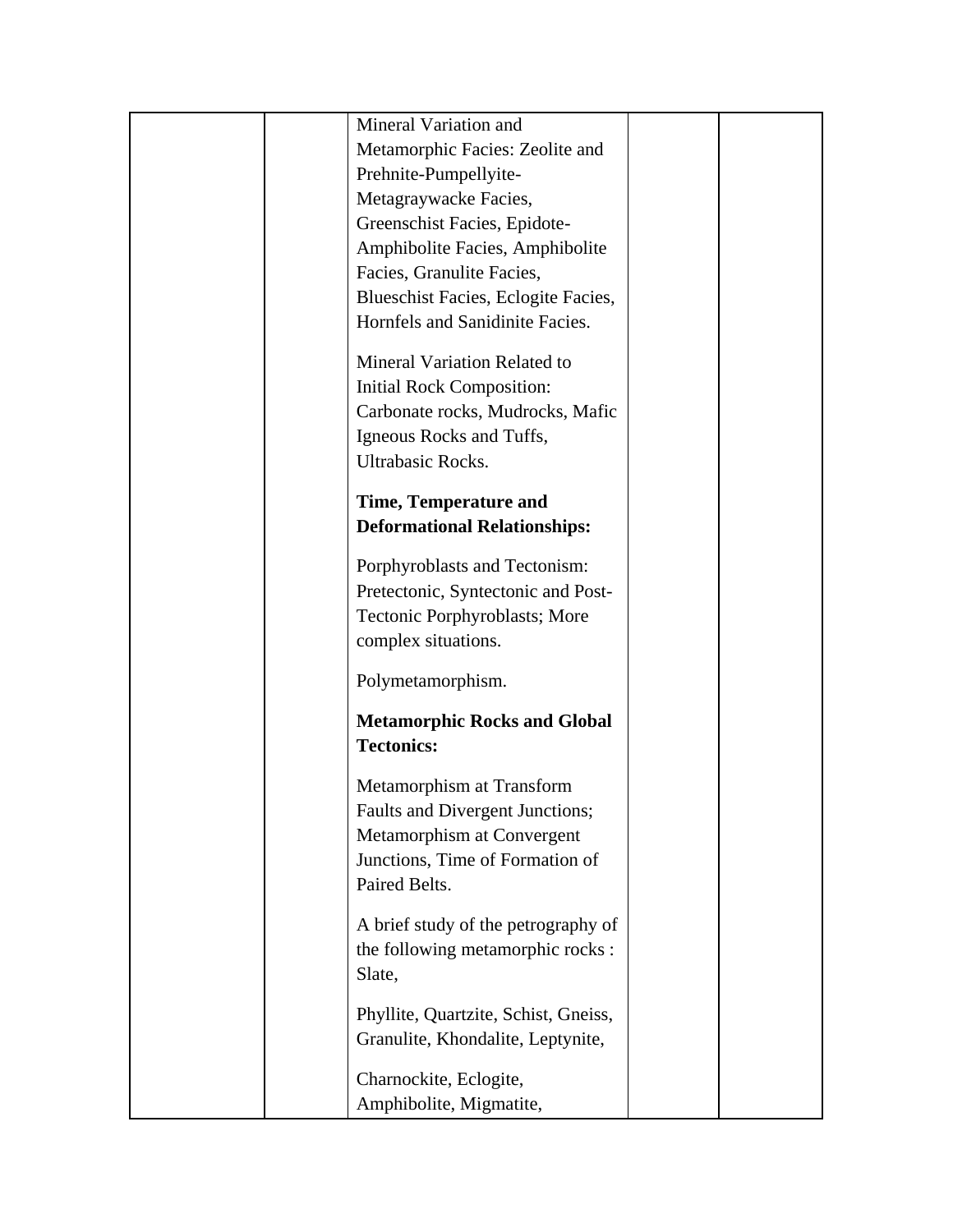| Blueschist, Breccia, Mylonite, |  |
|--------------------------------|--|
| Hornfels.                      |  |

# **List Of Recommended Reference Books**

- 1. Hatcher Jr. R.D. (1990), Structural Geology, Merrill Publishing Company.
- 2. Ghosh S.K. (1993), Structural Geology, Pergamon Press.
- 3. Raj Pradeep (1997), Geological Maps, Concepts of Interpretation Practical Record with Key, Creative Educators.
- 4. Hobbs D.W., Means W.D. And Williams P.F. (1976), An Outline of Structural Geology, John Wiley.
- 5. Billings M.P. (1972), Structural Geology, 3rd ed., Prentice- Hall, Inc., Englewood cliffs, New Jersey.
- 6. De Sitter L.U. (1956), Structural Geology, McGraw-Hill Book Company, INC.
- 7. Ragan D.M. (1968), Structural Geology- An Introduction to Geometrical Techniques, 2<sup>nd</sup> ed., John Wiley and Sons.
- 8. Badgley P.C. (1959), Structural Methods for the Exploration Geologist, Oxford Book Company.
- 9. Ramsay J.G. and Huber M.I. (2002), The Techniques of modern structural geology,  $2<sup>nd</sup>$ ed., Vol. 2, Elsevier Science Ltd.
- 10. Bose M.K. (1997), Igneous Petrology. The World Press Pvt. Ltd. 568 p.
- 11. Bowen N.L. (1928), The evolution of Igneous Rocks. Princeton Univ. Press. N.J 332 p.
- 12. Hall A. (1987), Igneous Petrology. Longman. 573p.
- 13. Hatch F.H., Wells A.K and Wells M.K. (1984), Petrology of the igneous rocks. CBS Publishers, 551 p.
- 14. Philpotts A.R. (1994), Principles of igneous and metamorphic Petrology, Prentice Hall of India. 498p.
- 15. Turner F.J & Verhoogen J. (1951), Igneous and Metamorphic Rocks, McGraw Hill.
- 16. Williams H, Turner F.J & Gilbert C.M. (1955), Petrography. San Francisco: W.H. Freeman and company. 406p
- 17. Winter J. D. (2001), an Introduction to Igneous and Metamorphic Petrology, Prentice Hall, 697p.
- 18. Ehlers, E.G. and H. Blatt (1982), Petrology, Igneous, Sedimentary and Metamorphic, W.H Freeman, San Francisco.
- 19. Philpotts A. R. (2009), Petrography of Igneous and Metamorphic Rocks, Cambridge University Press, 686p.
- 20. Sengupta S.M. (2007), Introduction to Sedimentology ( $2<sup>nd</sup>$  Edition), CBS Publishers and Distributors, New Delhi.
- 21. Blatt H, Middleton G. & Murray R. (1972), Origin of sedimentary rocks, Prentice-Hall, Englewood Cliff, N.J., 634p.